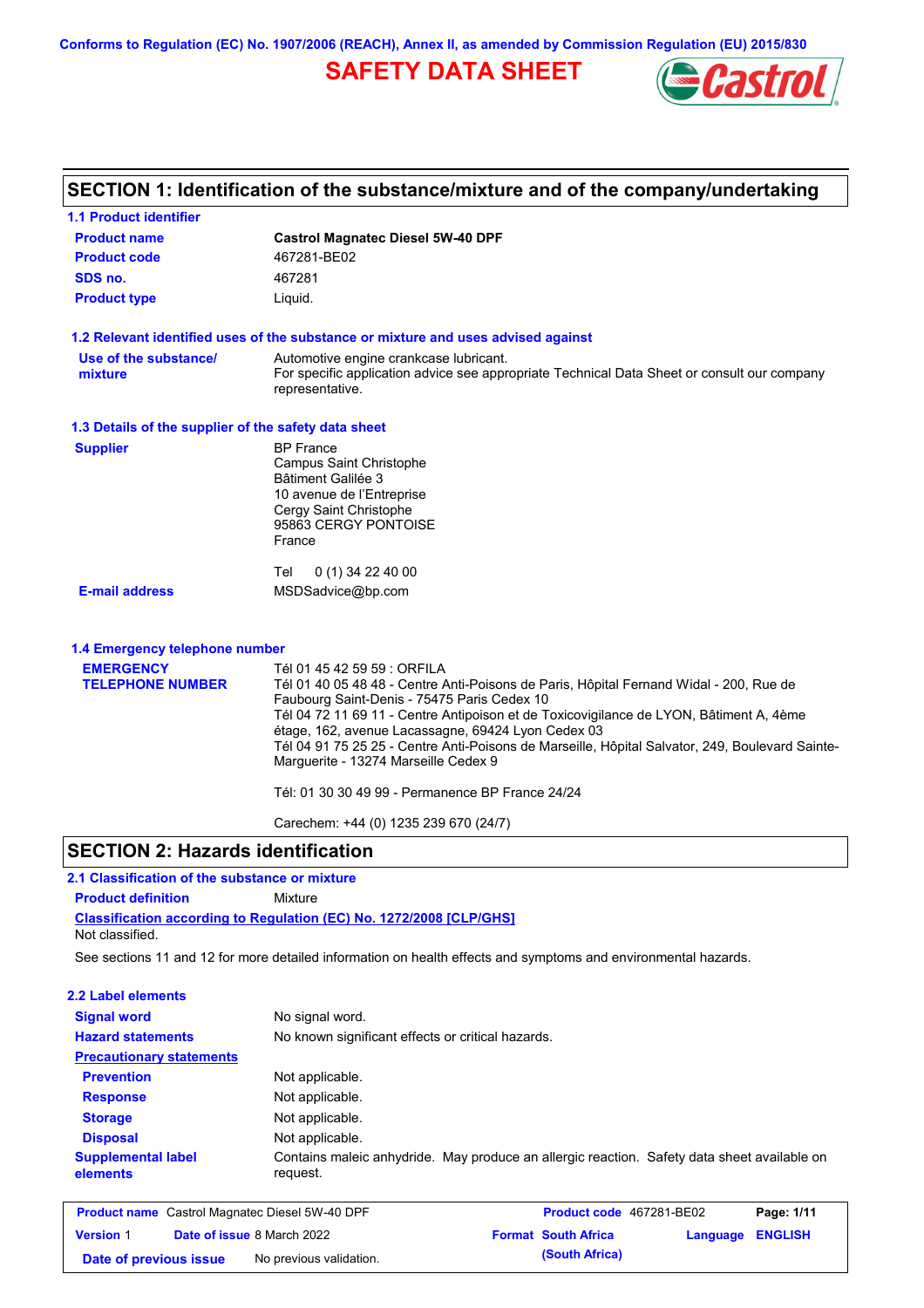## **SECTION 2: Hazards identification**

| EU Regulation (EC) No. 1907/2006 (REACH)                                                                                                                 |                                                                                                                                                                                                                                 |
|----------------------------------------------------------------------------------------------------------------------------------------------------------|---------------------------------------------------------------------------------------------------------------------------------------------------------------------------------------------------------------------------------|
| <b>Annex XVII - Restrictions</b><br>on the manufacture.<br>placing on the market<br>and use of certain<br>dangerous substances,<br>mixtures and articles | Not applicable.                                                                                                                                                                                                                 |
| <b>Special packaging requirements</b>                                                                                                                    |                                                                                                                                                                                                                                 |
| <b>Containers to be fitted</b><br>with child-resistant<br>fastenings                                                                                     | Not applicable.                                                                                                                                                                                                                 |
| <b>Tactile warning of danger</b>                                                                                                                         | Not applicable.                                                                                                                                                                                                                 |
| 2.3 Other hazards                                                                                                                                        |                                                                                                                                                                                                                                 |
| <b>Results of PBT and vPvB</b><br>assessment                                                                                                             | Product does not meet the criteria for PBT or vPvB according to Regulation (EC) No. 1907/2006,<br>Annex XIII.                                                                                                                   |
| <b>Product meets the criteria</b><br>for PBT or vPvB according<br>to Regulation (EC) No.<br><b>1907/2006, Annex XIII</b>                                 | This mixture does not contain any substances that are assessed to be a PBT or a vPvB.                                                                                                                                           |
| Other hazards which do<br>not result in classification                                                                                                   | Defatting to the skin.<br><b>USED ENGINE OILS</b><br>Used engine oil may contain hazardous components which have the potential to cause skin<br>cancer.<br>See Toxicological Information, section 11 of this Safety Data Sheet. |

### **SECTION 3: Composition/information on ingredients**

**Mixture** 

**3.2 Mixtures**

**Product definition**

Highly refined base oil (IP 346 DMSO extract < 3%). Proprietary performance additives.

| <b>Product/ingredient</b><br>name                              | <b>Identifiers</b>                                                                                         | $\frac{9}{6}$ | <b>Regulation (EC) No.</b><br>1272/2008 [CLP]                                                                                                                                    | <b>Type</b> |
|----------------------------------------------------------------|------------------------------------------------------------------------------------------------------------|---------------|----------------------------------------------------------------------------------------------------------------------------------------------------------------------------------|-------------|
| Distillates (petroleum), hydrotreated<br>heavy paraffinic      | REACH #: 01-2119484627-25 $\geq$ 25 - $\leq$ 50<br>EC: 265-157-1<br>CAS: 64742-54-7<br>Index: 649-467-00-8 |               | Asp. Tox. 1, H304                                                                                                                                                                | [1]         |
| Benzene, ethenyl-, polymer with<br>1,3-butadiene, hydrogenated | CAS: 66070-58-4                                                                                            | ≤3            | Aquatic Chronic 4, H413                                                                                                                                                          | $[1]$       |
| maleic anhydride                                               | REACH #: 01-2119472428-31<br>EC: 203-571-6<br>CAS: 108-31-6<br>Index: 607-096-00-9                         | < 0.001       | Acute Tox. 4, H302<br>Skin Corr. 1B, H314<br>Eye Dam. 1, H318<br>Resp. Sens. 1, H334<br>Skin Sens. 1A, H317<br>STOT RE 1, H372<br>(respiratory system)<br>(inhalation)<br>EUH071 | [1]         |

**See Section 16 for the full text of the H statements declared above.**

**Type** 

[1] Substance classified with a health or environmental hazard

[2] Substance with a workplace exposure limit

[3] Substance meets the criteria for PBT according to Regulation (EC) No. 1907/2006, Annex XIII

[4] Substance meets the criteria for vPvB according to Regulation (EC) No. 1907/2006, Annex XIII

[5] Substance of equivalent concern

[6] Additional disclosure due to company policy

Occupational exposure limits, if available, are listed in Section 8.

| <b>Product name</b> Castrol Magnatec Diesel 5W-40 DPF |  |                                   | <b>Product code</b> 467281-BE02 |                            | Page: 2/11       |  |
|-------------------------------------------------------|--|-----------------------------------|---------------------------------|----------------------------|------------------|--|
| <b>Version 1</b>                                      |  | <b>Date of issue 8 March 2022</b> |                                 | <b>Format South Africa</b> | Language ENGLISH |  |
| Date of previous issue                                |  | No previous validation.           |                                 | (South Africa)             |                  |  |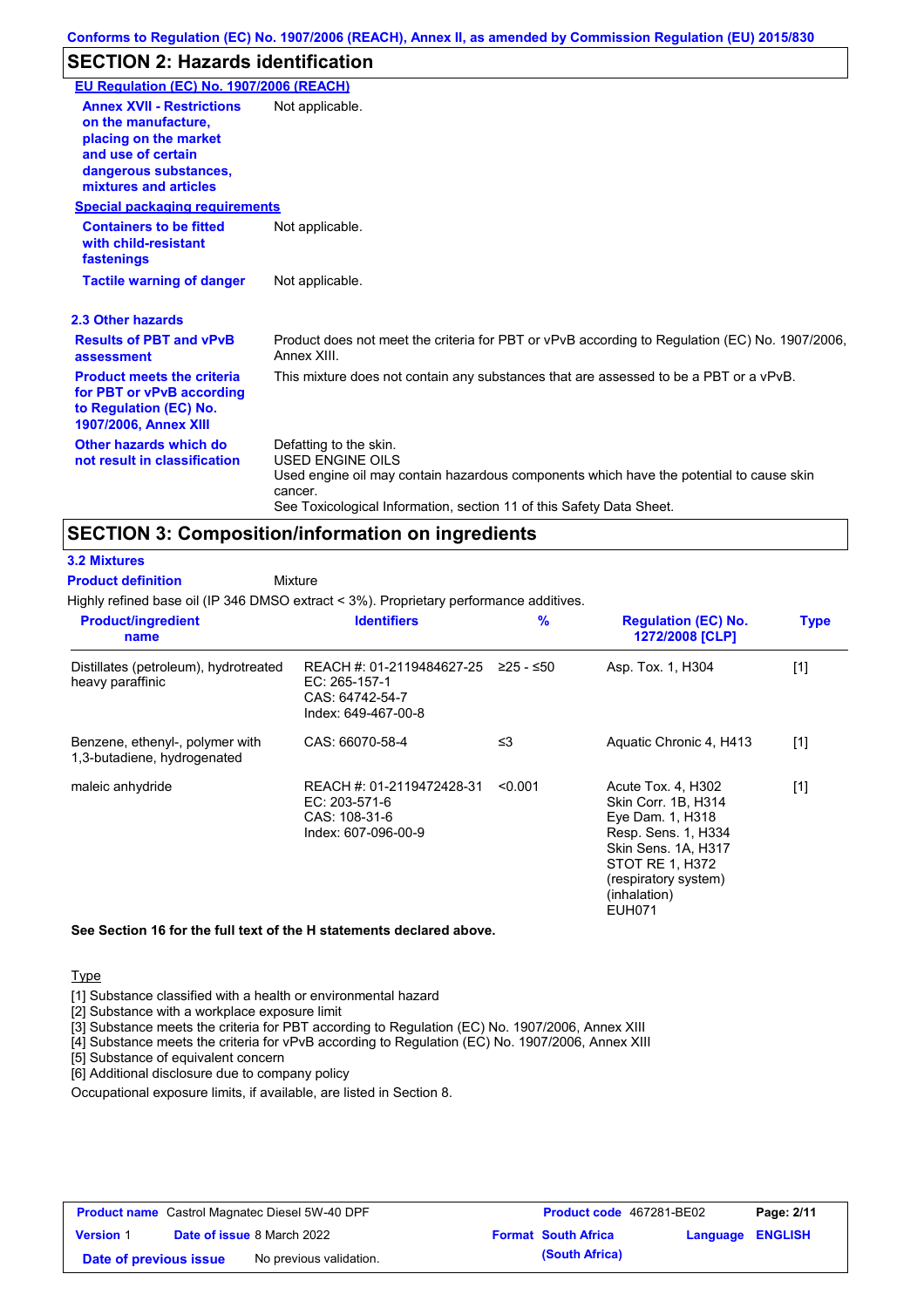## **SECTION 4: First aid measures**

| 4.1 Description of first aid measures |                                                                                                                                                                                                                                                     |
|---------------------------------------|-----------------------------------------------------------------------------------------------------------------------------------------------------------------------------------------------------------------------------------------------------|
| Eye contact                           | In case of contact, immediately flush eyes with plenty of water for at least 15 minutes. Eyelids<br>should be held away from the eyeball to ensure thorough rinsing. Check for and remove any<br>contact lenses. Get medical attention.             |
| <b>Skin contact</b>                   | Wash skin thoroughly with soap and water or use recognised skin cleanser. Remove<br>contaminated clothing and shoes. Wash clothing before reuse. Clean shoes thoroughly before<br>reuse. Get medical attention if irritation develops.              |
| <b>Inhalation</b>                     | If inhaled, remove to fresh air. In case of inhalation of decomposition products in a fire,<br>symptoms may be delayed. The exposed person may need to be kept under medical<br>surveillance for 48 hours. Get medical attention if symptoms occur. |
| <b>Ingestion</b>                      | Do not induce vomiting unless directed to do so by medical personnel. Get medical attention if<br>symptoms occur.                                                                                                                                   |
| <b>Protection of first-aiders</b>     | No action shall be taken involving any personal risk or without suitable training.                                                                                                                                                                  |

### **4.2 Most important symptoms and effects, both acute and delayed**

See Section 11 for more detailed information on health effects and symptoms.

| <b>Potential acute health effects</b> |                                                                                                                     |
|---------------------------------------|---------------------------------------------------------------------------------------------------------------------|
| <b>Inhalation</b>                     | Exposure to decomposition products may cause a health hazard. Serious effects may be<br>delayed following exposure. |
| <b>Ingestion</b>                      | No known significant effects or critical hazards.                                                                   |
| <b>Skin contact</b>                   | Defatting to the skin. May cause skin dryness and irritation.                                                       |
| <b>Eye contact</b>                    | No known significant effects or critical hazards.                                                                   |
|                                       | Delayed and immediate effects as well as chronic effects from short and long-term exposure                          |
| <b>Inhalation</b>                     | Overexposure to the inhalation of airborne droplets or aerosols may cause irritation of the<br>respiratory tract.   |
| <b>Ingestion</b>                      | Ingestion of large quantities may cause nausea and diarrhoea.                                                       |
| <b>Skin contact</b>                   | Prolonged or repeated contact can defat the skin and lead to irritation and/or dermatitis.                          |
| Eye contact                           | Potential risk of transient stinging or redness if accidental eye contact occurs.                                   |
|                                       |                                                                                                                     |

#### **4.3 Indication of any immediate medical attention and special treatment needed**

**Notes to physician** Treatment should in general be symptomatic and directed to relieving any effects. In case of inhalation of decomposition products in a fire, symptoms may be delayed. The exposed person may need to be kept under medical surveillance for 48 hours.

# **SECTION 5: Firefighting measures**

| 5.1 Extinguishing media                                   |                                                                                                                                                                                                                                                                                                                                                                   |
|-----------------------------------------------------------|-------------------------------------------------------------------------------------------------------------------------------------------------------------------------------------------------------------------------------------------------------------------------------------------------------------------------------------------------------------------|
| <b>Suitable extinguishing</b><br>media                    | In case of fire, use foam, dry chemical or carbon dioxide extinguisher or spray.                                                                                                                                                                                                                                                                                  |
| <b>Unsuitable extinguishing</b><br>media                  | Do not use water jet. The use of a water jet may cause the fire to spread by splashing the<br>burning product.                                                                                                                                                                                                                                                    |
| 5.2 Special hazards arising from the substance or mixture |                                                                                                                                                                                                                                                                                                                                                                   |
| <b>Hazards from the</b><br>substance or mixture           | In a fire or if heated, a pressure increase will occur and the container may burst.                                                                                                                                                                                                                                                                               |
| <b>Hazardous combustion</b><br>products                   | Combustion products may include the following:<br>carbon oxides $(CO, CO2)$ (carbon monoxide, carbon dioxide)<br>nitrogen oxides ( $NO$ , $NO2$ etc.)                                                                                                                                                                                                             |
| 5.3 Advice for firefighters                               |                                                                                                                                                                                                                                                                                                                                                                   |
| <b>Special precautions for</b><br>fire-fighters           | No action shall be taken involving any personal risk or without suitable training. Promptly<br>isolate the scene by removing all persons from the vicinity of the incident if there is a fire.                                                                                                                                                                    |
| <b>Special protective</b><br>equipment for fire-fighters  | Fire-fighters should wear appropriate protective equipment and self-contained breathing<br>apparatus (SCBA) with a full face-piece operated in positive pressure mode. Clothing for fire-<br>fighters (including helmets, protective boots and gloves) conforming to European standard EN<br>469 will provide a basic level of protection for chemical incidents. |

| <b>Product name</b> Castrol Magnatec Diesel 5W-40 DPF |  |                                   | <b>Product code</b> 467281-BE02 |                            | Page: 3/11              |  |
|-------------------------------------------------------|--|-----------------------------------|---------------------------------|----------------------------|-------------------------|--|
| <b>Version 1</b>                                      |  | <b>Date of issue 8 March 2022</b> |                                 | <b>Format South Africa</b> | <b>Language ENGLISH</b> |  |
| Date of previous issue                                |  | No previous validation.           |                                 | (South Africa)             |                         |  |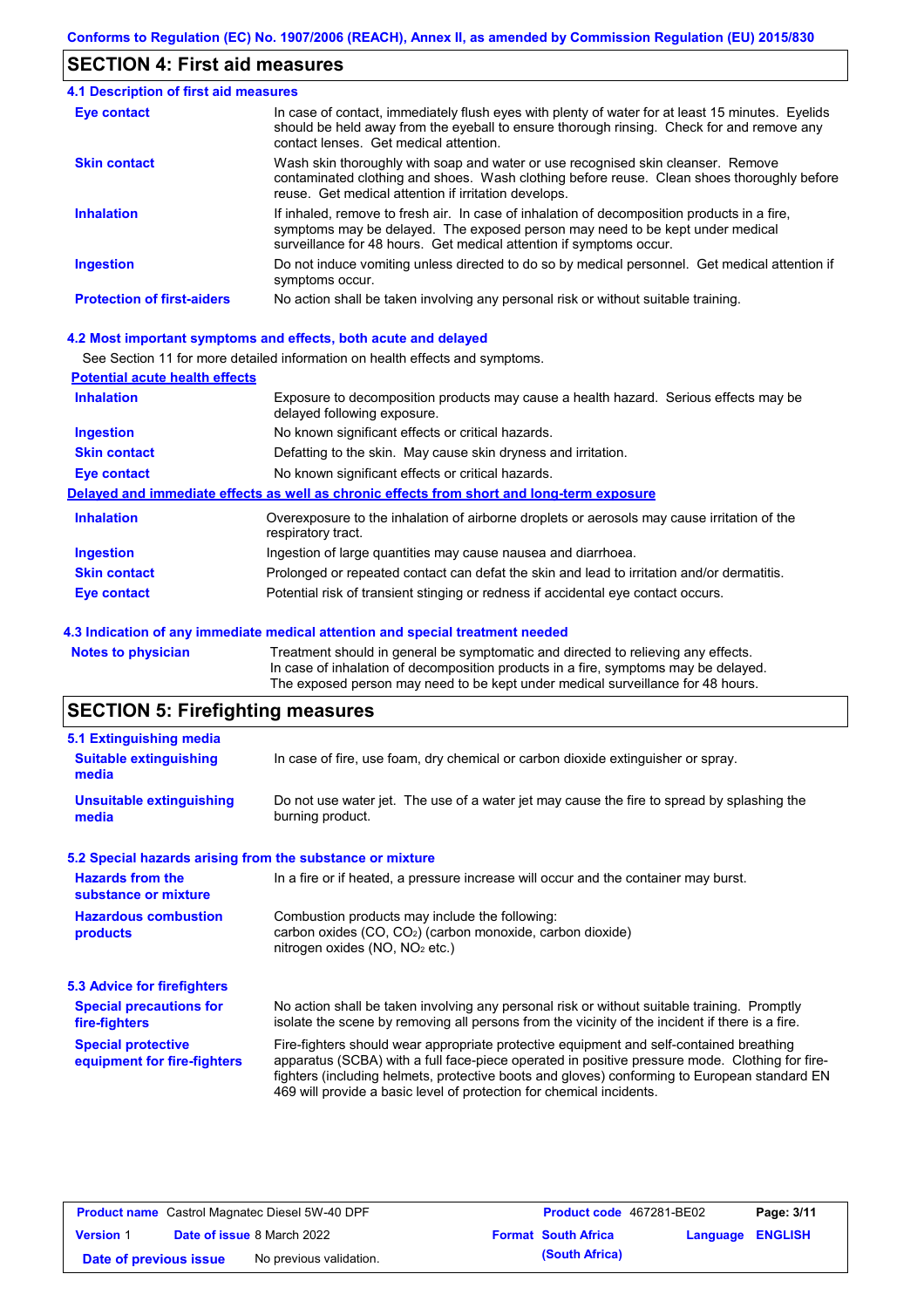### **SECTION 6: Accidental release measures**

|                                                          | 6.1 Personal precautions, protective equipment and emergency procedures                                                                                                                                                                                                                                                                                                                        |
|----------------------------------------------------------|------------------------------------------------------------------------------------------------------------------------------------------------------------------------------------------------------------------------------------------------------------------------------------------------------------------------------------------------------------------------------------------------|
| For non-emergency<br>personnel                           | No action shall be taken involving any personal risk or without suitable training. Evacuate<br>surrounding areas. Keep unnecessary and unprotected personnel from entering. Do not touch<br>or walk through spilt material. Floors may be slippery; use care to avoid falling. Put on<br>appropriate personal protective equipment.                                                            |
| For emergency responders                                 | If specialised clothing is required to deal with the spillage, take note of any information in<br>Section 8 on suitable and unsuitable materials. See also the information in "For non-<br>emergency personnel".                                                                                                                                                                               |
| <b>6.2 Environmental</b><br>precautions                  | Avoid dispersal of spilt material and runoff and contact with soil, waterways, drains and sewers.<br>Inform the relevant authorities if the product has caused environmental pollution (sewers,<br>waterways, soil or air).                                                                                                                                                                    |
| 6.3 Methods and material for containment and cleaning up |                                                                                                                                                                                                                                                                                                                                                                                                |
| <b>Small spill</b>                                       | Stop leak if without risk. Move containers from spill area. Absorb with an inert material and<br>place in an appropriate waste disposal container. Dispose of via a licensed waste disposal<br>contractor.                                                                                                                                                                                     |
| <b>Large spill</b>                                       | Stop leak if without risk. Move containers from spill area. Prevent entry into sewers, water<br>courses, basements or confined areas. Contain and collect spillage with non-combustible,<br>absorbent material e.g. sand, earth, vermiculite or diatomaceous earth and place in container<br>for disposal according to local regulations. Dispose of via a licensed waste disposal contractor. |
| 6.4 Reference to other<br><b>sections</b>                | See Section 1 for emergency contact information.<br>See Section 5 for firefighting measures.<br>See Section 8 for information on appropriate personal protective equipment.<br>See Section 12 for environmental precautions.<br>See Section 13 for additional waste treatment information.                                                                                                     |
| <b>SECTION 7: Handling and storage</b>                   |                                                                                                                                                                                                                                                                                                                                                                                                |

#### Store in accordance with local regulations. Store in a dry, cool and well-ventilated area, away from incompatible materials (see Section 10). Keep away from heat and direct sunlight. Keep container tightly closed and sealed until ready for use. Containers that have been opened must be carefully resealed and kept upright to prevent leakage. Store and use only in equipment/ containers designed for use with this product. Do not store in unlabelled containers. **7.1 Precautions for safe handling Protective measures Advice on general occupational hygiene 7.2 Conditions for safe storage, including any incompatibilities 7.3 Specific end use(s) Recommendations** Put on appropriate personal protective equipment. Eating, drinking and smoking should be prohibited in areas where this material is handled, stored and processed. Wash thoroughly after handling. Remove contaminated clothing and protective equipment before entering eating areas. See also Section 8 for additional information on hygiene measures. **Not suitable Not suitable** Prolonged exposure to elevated temperature. See section 1.2 and Exposure scenarios in annex, if applicable. **Product/ingredient name <b>Exposure limit values Exposure limit values SECTION 8: Exposure controls/personal protection 8.1 Control parameters Occupational exposure limits** No exposure limit value known.

No exposure limit value known.

Whilst specific OELs for certain components may be shown in this section, other components may be present in any mist, vapour or dust produced. Therefore, the specific OELs may not be applicable to the product as a whole and are provided for guidance only.

**Recommended monitoring procedures**

If this product contains ingredients with exposure limits, personal, workplace atmosphere or biological monitoring may be required to determine the effectiveness of the ventilation or other control measures and/or the necessity to use respiratory protective equipment. Reference should be made to monitoring standards, such as the following: European Standard EN 689 (Workplace atmospheres - Guidance for the assessment of exposure by inhalation to chemical agents for comparison with limit values and measurement strategy) European Standard EN 14042 (Workplace atmospheres - Guide for the application and use of procedures for the assessment of exposure to chemical and biological agents) European Standard EN 482 (Workplace atmospheres - General requirements for the performance of procedures for the measurement of chemical agents) Reference to national guidance documents for methods for

| <b>Product name</b> Castrol Magnatec Diesel 5W-40 DPF |  |                                   | <b>Product code</b> 467281-BE02 |                            | Page: 4/11              |  |
|-------------------------------------------------------|--|-----------------------------------|---------------------------------|----------------------------|-------------------------|--|
| <b>Version 1</b>                                      |  | <b>Date of issue 8 March 2022</b> |                                 | <b>Format South Africa</b> | <b>Language ENGLISH</b> |  |
| No previous validation.<br>Date of previous issue     |  |                                   | (South Africa)                  |                            |                         |  |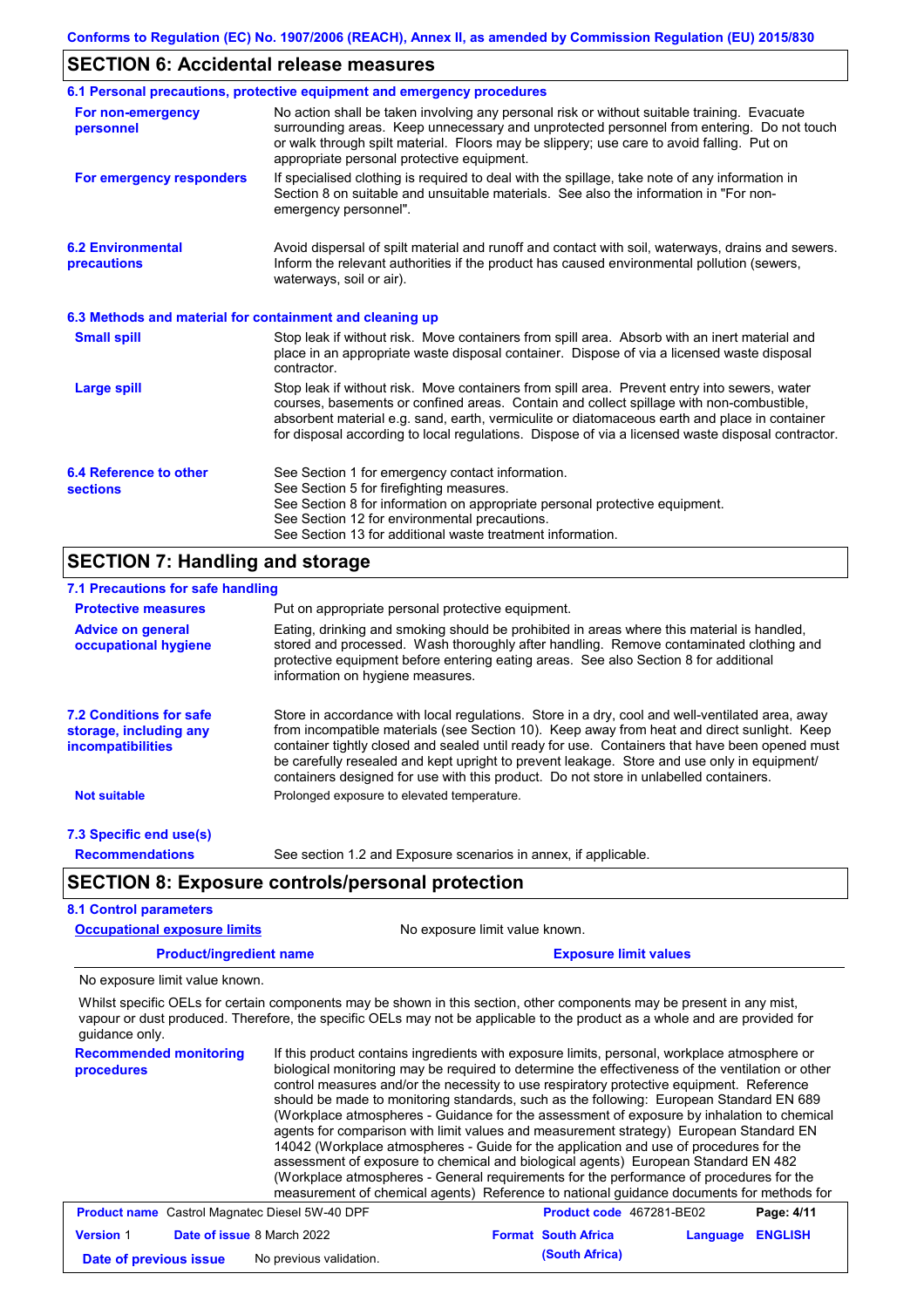# **SECTION 8: Exposure controls/personal protection**

the determination of hazardous substances will also be required.

## **Derived No Effect Level**

No DNELs/DMELs available.

### **Predicted No Effect Concentration**

No PNECs available

| <b>8.2 Exposure controls</b>                      |                                                                                                                                                                                                                                                                                                                                                                                                                                                                                                                                                                                                                                                                                                                                                                                                                                                                                                                                                                                                         |
|---------------------------------------------------|---------------------------------------------------------------------------------------------------------------------------------------------------------------------------------------------------------------------------------------------------------------------------------------------------------------------------------------------------------------------------------------------------------------------------------------------------------------------------------------------------------------------------------------------------------------------------------------------------------------------------------------------------------------------------------------------------------------------------------------------------------------------------------------------------------------------------------------------------------------------------------------------------------------------------------------------------------------------------------------------------------|
| <b>Appropriate engineering</b><br><b>controls</b> | Provide exhaust ventilation or other engineering controls to keep the relevant airborne<br>concentrations below their respective occupational exposure limits.<br>All activities involving chemicals should be assessed for their risks to health, to ensure<br>exposures are adequately controlled. Personal protective equipment should only be considered<br>after other forms of control measures (e.g. engineering controls) have been suitably evaluated.<br>Personal protective equipment should conform to appropriate standards, be suitable for use, be<br>kept in good condition and properly maintained.<br>Your supplier of personal protective equipment should be consulted for advice on selection and<br>appropriate standards. For further information contact your national organisation for standards.<br>The final choice of protective equipment will depend upon a risk assessment. It is important to<br>ensure that all items of personal protective equipment are compatible. |
| <b>Individual protection measures</b>             |                                                                                                                                                                                                                                                                                                                                                                                                                                                                                                                                                                                                                                                                                                                                                                                                                                                                                                                                                                                                         |
| <b>Hygiene measures</b>                           | Wash hands, forearms and face thoroughly after handling chemical products, before eating,<br>smoking and using the lavatory and at the end of the working period. Ensure that eyewash<br>stations and safety showers are close to the workstation location.                                                                                                                                                                                                                                                                                                                                                                                                                                                                                                                                                                                                                                                                                                                                             |
| <b>Respiratory protection</b>                     | In case of insufficient ventilation, wear suitable respiratory equipment.<br>The correct choice of respiratory protection depends upon the chemicals being handled, the<br>conditions of work and use, and the condition of the respiratory equipment. Safety procedures<br>should be developed for each intended application. Respiratory protection equipment should<br>therefore be chosen in consultation with the supplier/manufacturer and with a full assessment<br>of the working conditions.                                                                                                                                                                                                                                                                                                                                                                                                                                                                                                   |
| <b>Eye/face protection</b>                        | Safety glasses with side shields.                                                                                                                                                                                                                                                                                                                                                                                                                                                                                                                                                                                                                                                                                                                                                                                                                                                                                                                                                                       |
| <b>Skin protection</b>                            |                                                                                                                                                                                                                                                                                                                                                                                                                                                                                                                                                                                                                                                                                                                                                                                                                                                                                                                                                                                                         |
| <b>Hand protection</b>                            | <b>General Information:</b>                                                                                                                                                                                                                                                                                                                                                                                                                                                                                                                                                                                                                                                                                                                                                                                                                                                                                                                                                                             |
|                                                   | Because specific work environments and material handling practices vary, safety procedures<br>should be developed for each intended application. The correct choice of protective gloves<br>depends upon the chemicals being handled, and the conditions of work and use. Most gloves<br>provide protection for only a limited time before they must be discarded and replaced (even the<br>best chemically resistant gloves will break down after repeated chemical exposures).                                                                                                                                                                                                                                                                                                                                                                                                                                                                                                                        |
|                                                   | Gloves should be chosen in consultation with the supplier / manufacturer and taking account of<br>a full assessment of the working conditions.                                                                                                                                                                                                                                                                                                                                                                                                                                                                                                                                                                                                                                                                                                                                                                                                                                                          |
|                                                   | Recommended: Nitrile gloves.<br><b>Breakthrough time:</b>                                                                                                                                                                                                                                                                                                                                                                                                                                                                                                                                                                                                                                                                                                                                                                                                                                                                                                                                               |
|                                                   | Breakthrough time data are generated by glove manufacturers under laboratory test conditions<br>and represent how long a glove can be expected to provide effective permeation resistance. It<br>is important when following breakthrough time recommendations that actual workplace<br>conditions are taken into account. Always consult with your glove supplier for up-to-date<br>technical information on breakthrough times for the recommended glove type.<br>Our recommendations on the selection of gloves are as follows:                                                                                                                                                                                                                                                                                                                                                                                                                                                                      |
|                                                   | Continuous contact:                                                                                                                                                                                                                                                                                                                                                                                                                                                                                                                                                                                                                                                                                                                                                                                                                                                                                                                                                                                     |
|                                                   | Gloves with a minimum breakthrough time of 240 minutes, or >480 minutes if suitable gloves<br>can be obtained.<br>If suitable gloves are not available to offer that level of protection, gloves with shorter<br>breakthrough times may be acceptable as long as appropriate glove maintenance and<br>replacement regimes are determined and adhered to.                                                                                                                                                                                                                                                                                                                                                                                                                                                                                                                                                                                                                                                |
|                                                   | Short-term / splash protection:                                                                                                                                                                                                                                                                                                                                                                                                                                                                                                                                                                                                                                                                                                                                                                                                                                                                                                                                                                         |
|                                                   | Recommended breakthrough times as above.<br>It is recognised that for short-term, transient exposures, gloves with shorter breakthrough times<br>may commonly be used. Therefore, appropriate maintenance and replacement regimes must<br>be determined and rigorously followed.                                                                                                                                                                                                                                                                                                                                                                                                                                                                                                                                                                                                                                                                                                                        |
|                                                   | <b>Glove Thickness:</b>                                                                                                                                                                                                                                                                                                                                                                                                                                                                                                                                                                                                                                                                                                                                                                                                                                                                                                                                                                                 |
|                                                   |                                                                                                                                                                                                                                                                                                                                                                                                                                                                                                                                                                                                                                                                                                                                                                                                                                                                                                                                                                                                         |

|                        | <b>Product name</b> Castrol Magnatec Diesel 5W-40 DPF | <b>Product code</b> 467281-BE02 |                  | Page: 5/11 |
|------------------------|-------------------------------------------------------|---------------------------------|------------------|------------|
| <b>Version 1</b>       | <b>Date of issue 8 March 2022</b>                     | <b>Format South Africa</b>      | Language ENGLISH |            |
| Date of previous issue | No previous validation.                               | (South Africa)                  |                  |            |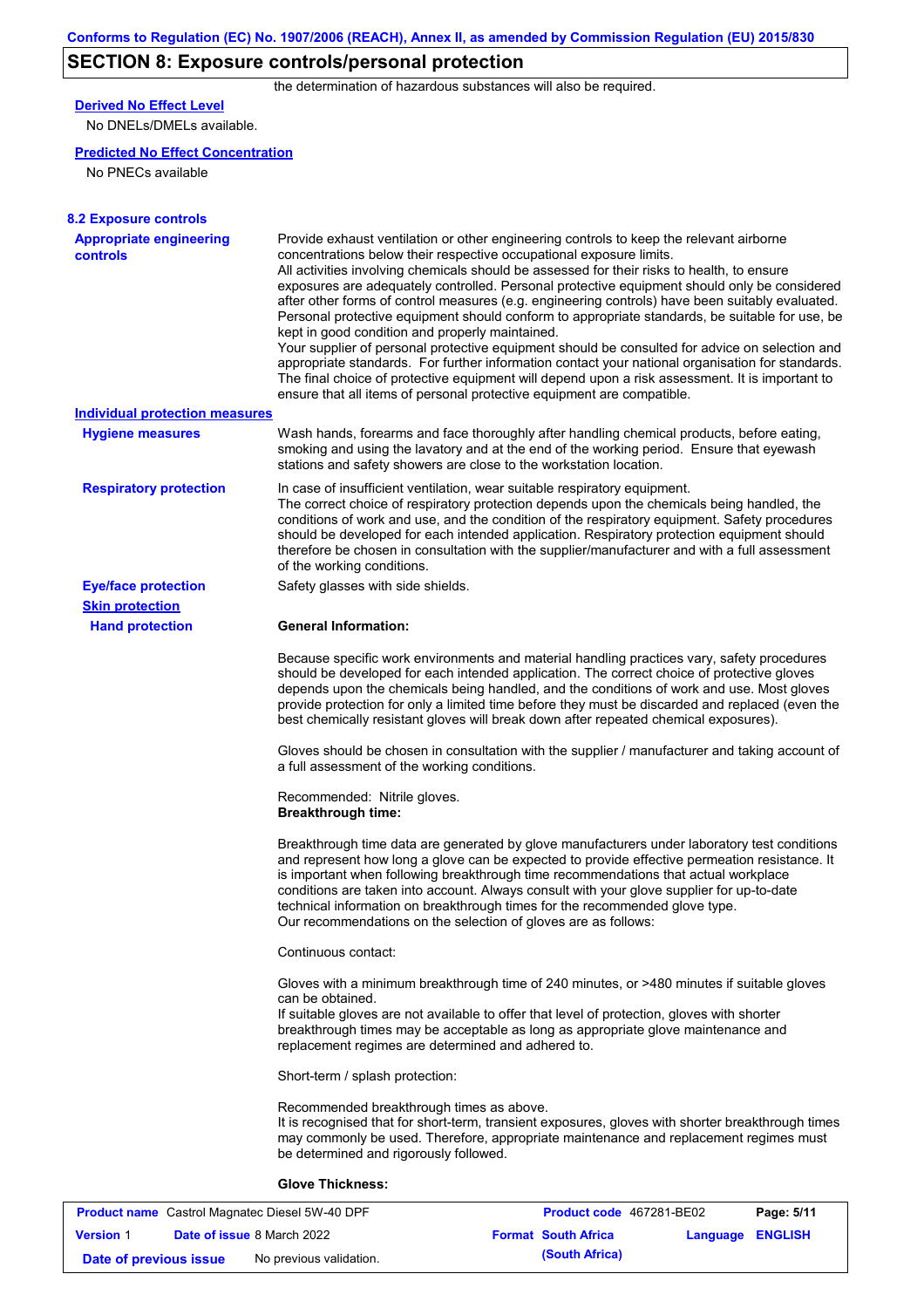# **SECTION 8: Exposure controls/personal protection**

|                                           | For general applications, we recommend gloves with a thickness typically greater than 0.35 mm.                                                                                                                                                                                                                                                                                                                                                                                                                                                                                                                                                                                        |
|-------------------------------------------|---------------------------------------------------------------------------------------------------------------------------------------------------------------------------------------------------------------------------------------------------------------------------------------------------------------------------------------------------------------------------------------------------------------------------------------------------------------------------------------------------------------------------------------------------------------------------------------------------------------------------------------------------------------------------------------|
|                                           | It should be emphasised that glove thickness is not necessarily a good predictor of glove<br>resistance to a specific chemical, as the permeation efficiency of the glove will be dependent<br>on the exact composition of the glove material. Therefore, glove selection should also be based<br>on consideration of the task requirements and knowledge of breakthrough times.<br>Glove thickness may also vary depending on the glove manufacturer, the glove type and the<br>glove model. Therefore, the manufacturers' technical data should always be taken into account<br>to ensure selection of the most appropriate glove for the task.                                     |
|                                           | Note: Depending on the activity being conducted, gloves of varying thickness may be required<br>for specific tasks. For example:                                                                                                                                                                                                                                                                                                                                                                                                                                                                                                                                                      |
|                                           | • Thinner gloves (down to 0.1 mm or less) may be required where a high degree of manual<br>dexterity is needed. However, these gloves are only likely to give short duration protection and<br>would normally be just for single use applications, then disposed of.                                                                                                                                                                                                                                                                                                                                                                                                                  |
|                                           | • Thicker gloves (up to 3 mm or more) may be required where there is a mechanical (as well<br>as a chemical) risk i.e. where there is abrasion or puncture potential.                                                                                                                                                                                                                                                                                                                                                                                                                                                                                                                 |
| <b>Skin and body</b>                      | Use of protective clothing is good industrial practice.<br>Personal protective equipment for the body should be selected based on the task being<br>performed and the risks involved and should be approved by a specialist before handling this<br>product.<br>Cotton or polyester/cotton overalls will only provide protection against light superficial<br>contamination that will not soak through to the skin. Overalls should be laundered on a regular<br>basis. When the risk of skin exposure is high (e.g. when cleaning up spillages or if there is a<br>risk of splashing) then chemical resistant aprons and/or impervious chemical suits and boots<br>will be required. |
| <b>Refer to standards:</b>                | Respiratory protection: EN 529<br>Gloves: EN 420, EN 374<br>Eye protection: EN 166<br>Filtering half-mask: EN 149<br>Filtering half-mask with valve: EN 405<br>Half-mask: EN 140 plus filter<br>Full-face mask: EN 136 plus filter<br>Particulate filters: EN 143<br>Gas/combined filters: EN 14387                                                                                                                                                                                                                                                                                                                                                                                   |
| <b>Environmental exposure</b><br>controls | Emissions from ventilation or work process equipment should be checked to ensure they<br>comply with the requirements of environmental protection legislation. In some cases, fume<br>scrubbers, filters or engineering modifications to the process equipment will be necessary to<br>reduce emissions to acceptable levels.                                                                                                                                                                                                                                                                                                                                                         |

## **SECTION 9: Physical and chemical properties**

The conditions of measurement of all properties are at standard temperature and pressure unless otherwise indicated.

### **9.1 Information on basic physical and chemical properties**

| Busilist name Castual Magnates Dissal FWL40 BBF        | $D_{\text{max}}$ direct conditional $A \cap B \cap A$ |
|--------------------------------------------------------|-------------------------------------------------------|
| <b>Vapour pressure</b>                                 | Not available.                                        |
| <b>Upper/lower flammability or</b><br>explosive limits | Not available.                                        |
| <b>Flammability (solid, gas)</b>                       | Not available.                                        |
| <b>Evaporation rate</b>                                | Not available.                                        |
| <b>Flash point</b>                                     | Closed cup: 203°C (397.4°F) [Pensky-Martens]          |
| <b>Pour point</b>                                      | -42 $^{\circ}$ C                                      |
| Initial boiling point and boiling<br>range             | Not available.                                        |
| <b>Melting point/freezing point</b>                    | Not available.                                        |
| pH                                                     | Not applicable.                                       |
| <b>Odour threshold</b>                                 | Not available.                                        |
| <b>Odour</b>                                           | Not available.                                        |
| <b>Colour</b>                                          | Amber. [Light]                                        |
| <b>Physical state</b>                                  | Liguid.                                               |
| <b>Appearance</b>                                      |                                                       |

|                        | <b>Product name</b> Castrol Magnatec Diesel 5W-40 DPF | <b>Product code</b> 467281-BE02 |                  | Page: 6/11 |
|------------------------|-------------------------------------------------------|---------------------------------|------------------|------------|
| <b>Version 1</b>       | <b>Date of issue 8 March 2022</b>                     | <b>Format South Africa</b>      | Language ENGLISH |            |
| Date of previous issue | No previous validation.                               | (South Africa)                  |                  |            |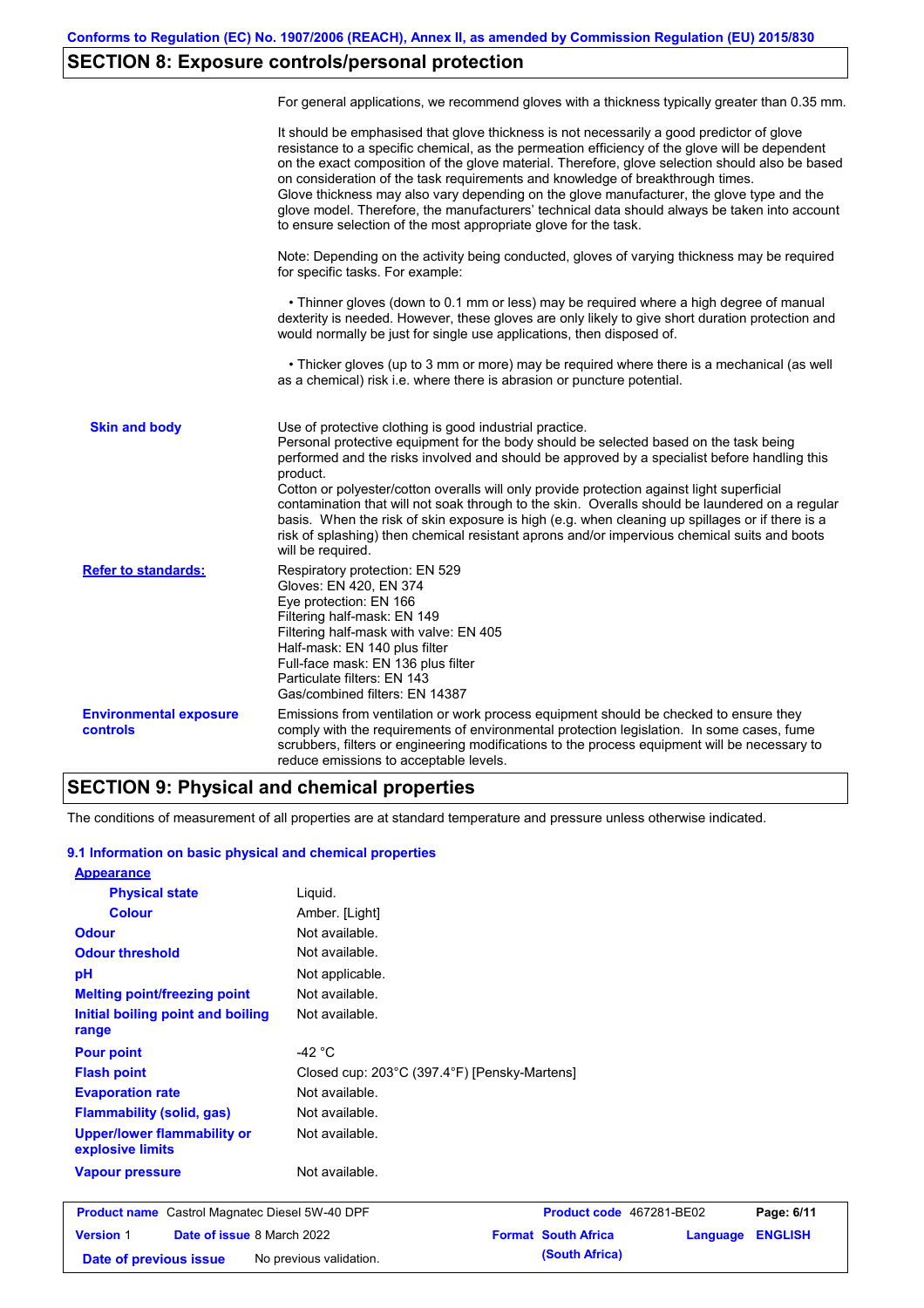# **SECTION 9: Physical and chemical properties**

|                                                   |                                                                                                                                                   | Vapour Pressure at 20°C |         |                    | Vapour pressure at 50°C |     |               |
|---------------------------------------------------|---------------------------------------------------------------------------------------------------------------------------------------------------|-------------------------|---------|--------------------|-------------------------|-----|---------------|
|                                                   | <b>Ingredient name</b>                                                                                                                            | mm Hg kPa               |         | <b>Method</b>      | <sub>mm</sub><br>Hg     | kPa | <b>Method</b> |
|                                                   | Distillates (petroleum),<br>hydrotreated heavy<br>paraffinic                                                                                      | < 0.08                  | < 0.011 | <b>ASTM D 5191</b> |                         |     |               |
|                                                   | Distillates (petroleum),<br>hydrotreated heavy<br>paraffinic                                                                                      | < 0.08                  | < 0.011 | <b>ASTM D 5191</b> |                         |     |               |
| <b>Vapour density</b>                             | Not available.                                                                                                                                    |                         |         |                    |                         |     |               |
| <b>Relative density</b>                           | Not available.                                                                                                                                    |                         |         |                    |                         |     |               |
| <b>Density</b>                                    | <1000 kg/m <sup>3</sup> (<1 g/cm <sup>3</sup> ) at 15 <sup>°</sup> C                                                                              |                         |         |                    |                         |     |               |
| <b>Solubility(ies)</b>                            | insoluble in water.                                                                                                                               |                         |         |                    |                         |     |               |
| <b>Partition coefficient: n-octanol/</b><br>water | Not applicable.                                                                                                                                   |                         |         |                    |                         |     |               |
| <b>Auto-ignition temperature</b>                  | Not available.                                                                                                                                    |                         |         |                    |                         |     |               |
| <b>Decomposition temperature</b>                  | Not available.                                                                                                                                    |                         |         |                    |                         |     |               |
| <b>Viscosity</b>                                  | Kinematic: 75.5 mm <sup>2</sup> /s (75.5 cSt) at 40 $^{\circ}$ C<br>Kinematic: 12.8 to 16 mm <sup>2</sup> /s (12.8 to 16 cSt) at 100 $^{\circ}$ C |                         |         |                    |                         |     |               |
| <b>Explosive properties</b>                       | Not available.                                                                                                                                    |                         |         |                    |                         |     |               |
| <b>Oxidising properties</b>                       | Not available.                                                                                                                                    |                         |         |                    |                         |     |               |
| <b>Particle characteristics</b>                   |                                                                                                                                                   |                         |         |                    |                         |     |               |
| <b>Median particle size</b>                       | Not applicable.                                                                                                                                   |                         |         |                    |                         |     |               |
| 9.2 Other information                             |                                                                                                                                                   |                         |         |                    |                         |     |               |
| No additional information.                        |                                                                                                                                                   |                         |         |                    |                         |     |               |

# **SECTION 10: Stability and reactivity**

| <b>10.1 Reactivity</b>                            | No specific test data available for this product. Refer to Conditions to avoid and Incompatible<br>materials for additional information.                                |
|---------------------------------------------------|-------------------------------------------------------------------------------------------------------------------------------------------------------------------------|
| <b>10.2 Chemical stability</b>                    | The product is stable.                                                                                                                                                  |
| <b>10.3 Possibility of</b><br>hazardous reactions | Under normal conditions of storage and use, hazardous reactions will not occur.<br>Under normal conditions of storage and use, hazardous polymerisation will not occur. |
| <b>10.4 Conditions to avoid</b>                   | Avoid all possible sources of ignition (spark or flame).                                                                                                                |
| 10.5 Incompatible materials                       | Reactive or incompatible with the following materials: oxidising materials.                                                                                             |
| <b>10.6 Hazardous</b><br>decomposition products   | Under normal conditions of storage and use, hazardous decomposition products should not be<br>produced.                                                                 |

## **SECTION 11: Toxicological information**

## **11.1 Information on toxicological effects**

| <b>Acute toxicity estimates</b> |
|---------------------------------|
|---------------------------------|

| <b>Product/ingredient name</b>                        |                                                                                                                     | Oral (mg/<br>kg) | <b>Dermal</b><br>(mg/kg) | <b>Inhalation</b><br>(gases)<br>(ppm) | <b>Inhalation</b><br>(vapours)<br>(mg/l) | <b>Inhalation</b><br>(dusts)<br>and mists)<br>(mg/l) |                |
|-------------------------------------------------------|---------------------------------------------------------------------------------------------------------------------|------------------|--------------------------|---------------------------------------|------------------------------------------|------------------------------------------------------|----------------|
| maleic anhydride                                      |                                                                                                                     | 500              | N/A                      | N/A                                   | N/A                                      | N/A                                                  |                |
| <b>Information on likely</b><br>routes of exposure    | Routes of entry anticipated: Dermal, Inhalation.                                                                    |                  |                          |                                       |                                          |                                                      |                |
| <b>Potential acute health effects</b>                 |                                                                                                                     |                  |                          |                                       |                                          |                                                      |                |
| <b>Inhalation</b>                                     | Exposure to decomposition products may cause a health hazard. Serious effects may be<br>delayed following exposure. |                  |                          |                                       |                                          |                                                      |                |
| <b>Ingestion</b>                                      | No known significant effects or critical hazards.                                                                   |                  |                          |                                       |                                          |                                                      |                |
| <b>Skin contact</b>                                   | Defatting to the skin. May cause skin dryness and irritation.                                                       |                  |                          |                                       |                                          |                                                      |                |
| Eye contact                                           | No known significant effects or critical hazards.                                                                   |                  |                          |                                       |                                          |                                                      |                |
| <b>Product name</b> Castrol Magnatec Diesel 5W-40 DPF |                                                                                                                     |                  |                          | Product code 467281-BE02              |                                          |                                                      | Page: 7/11     |
| Date of issue 8 March 2022<br><b>Version 1</b>        |                                                                                                                     |                  |                          | <b>Format South Africa</b>            |                                          | Language                                             | <b>ENGLISH</b> |
| Date of previous issue                                | No previous validation.                                                                                             |                  |                          | (South Africa)                        |                                          |                                                      |                |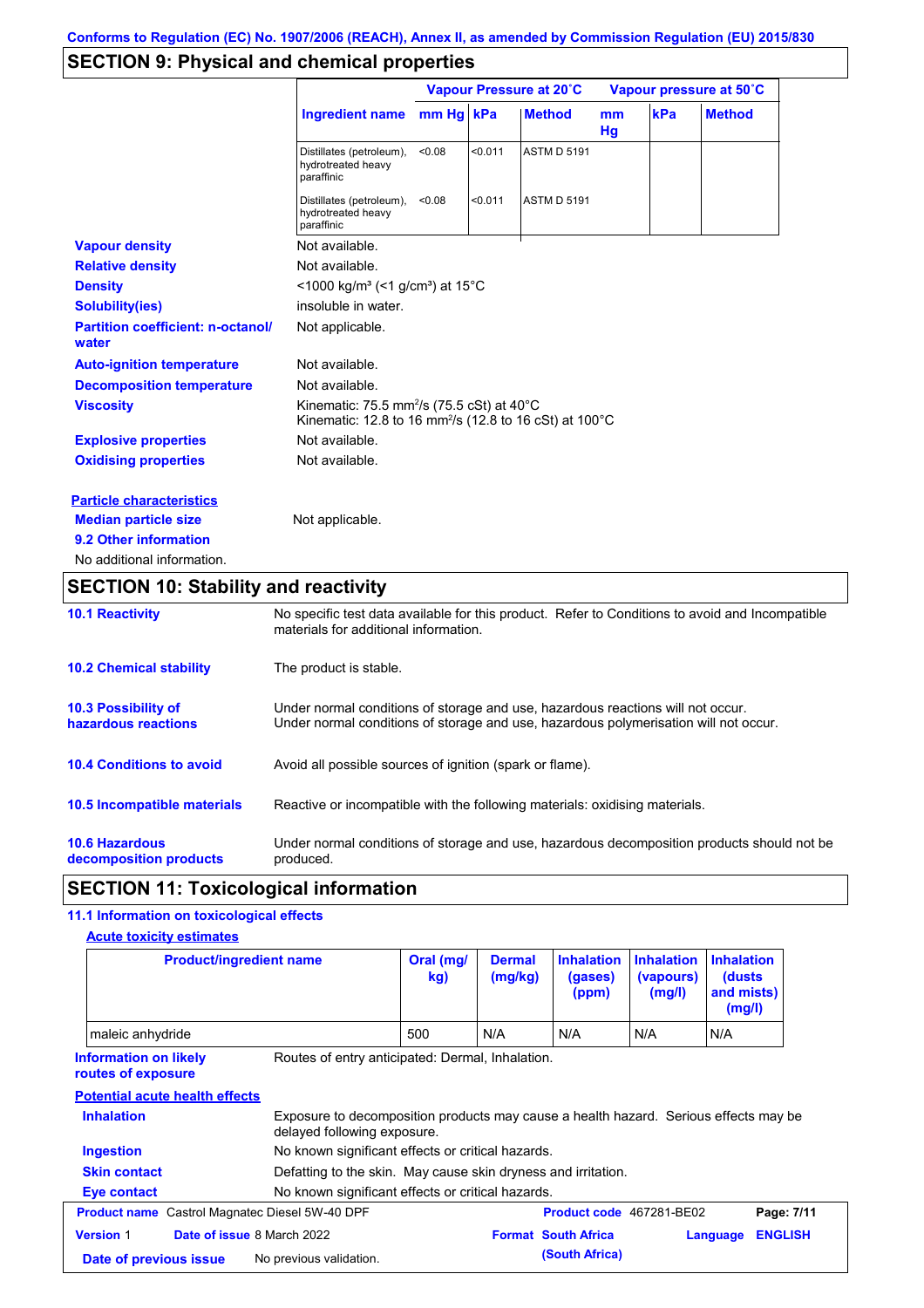# **SECTION 11: Toxicological information**

|                                         | Symptoms related to the physical, chemical and toxicological characteristics                                                                                                                                                                                                                                                                                                                             |
|-----------------------------------------|----------------------------------------------------------------------------------------------------------------------------------------------------------------------------------------------------------------------------------------------------------------------------------------------------------------------------------------------------------------------------------------------------------|
| <b>Inhalation</b>                       | No specific data.                                                                                                                                                                                                                                                                                                                                                                                        |
| <b>Ingestion</b>                        | No specific data.                                                                                                                                                                                                                                                                                                                                                                                        |
| <b>Skin contact</b>                     | Adverse symptoms may include the following:<br>irritation<br>dryness<br>cracking                                                                                                                                                                                                                                                                                                                         |
| <b>Eye contact</b>                      | No specific data.                                                                                                                                                                                                                                                                                                                                                                                        |
|                                         | Delayed and immediate effects as well as chronic effects from short and long-term exposure                                                                                                                                                                                                                                                                                                               |
| <b>Inhalation</b>                       | Overexposure to the inhalation of airborne droplets or aerosols may cause irritation of the<br>respiratory tract.                                                                                                                                                                                                                                                                                        |
| <b>Ingestion</b>                        | Ingestion of large quantities may cause nausea and diarrhoea.                                                                                                                                                                                                                                                                                                                                            |
| <b>Skin contact</b>                     | Prolonged or repeated contact can defat the skin and lead to irritation and/or dermatitis.                                                                                                                                                                                                                                                                                                               |
| <b>Eye contact</b>                      | Potential risk of transient stinging or redness if accidental eye contact occurs.                                                                                                                                                                                                                                                                                                                        |
| <b>Potential chronic health effects</b> |                                                                                                                                                                                                                                                                                                                                                                                                          |
| <b>General</b>                          | USED ENGINE OILS<br>Combustion products resulting from the operation of internal combustion engines contaminate<br>engine oils during use. Used engine oil may contain hazardous components which have the<br>potential to cause skin cancer. Frequent or prolonged contact with all types and makes of used<br>engine oil must therefore be avoided and a high standard of personal hygiene maintained. |
| <b>Carcinogenicity</b>                  | No known significant effects or critical hazards.                                                                                                                                                                                                                                                                                                                                                        |
| <b>Mutagenicity</b>                     | No known significant effects or critical hazards.                                                                                                                                                                                                                                                                                                                                                        |
| <b>Developmental effects</b>            | No known significant effects or critical hazards.                                                                                                                                                                                                                                                                                                                                                        |
| <b>Fertility effects</b>                | No known significant effects or critical hazards.                                                                                                                                                                                                                                                                                                                                                        |

## **SECTION 12: Ecological information**

| <b>12.1 Toxicity</b>         |                                                        |
|------------------------------|--------------------------------------------------------|
| <b>Environmental hazards</b> | Not classified as dangerous                            |
|                              | Based on data available for this or related materials. |

### **12.2 Persistence and degradability**

Partially biodegradable.

### **12.3 Bioaccumulative potential**

This product is not expected to bioaccumulate through food chains in the environment.

| <b>12.4 Mobility in soil</b>                                  |                                                                      |
|---------------------------------------------------------------|----------------------------------------------------------------------|
| <b>Soil/water partition</b><br>coefficient (K <sub>oc</sub> ) | Not available.                                                       |
| <b>Mobility</b>                                               | Spillages may penetrate the soil causing ground water contamination. |

### **12.5 Results of PBT and vPvB assessment**

Product does not meet the criteria for PBT or vPvB according to Regulation (EC) No. 1907/2006, Annex XIII.

| 12.6 Other adverse effects          |                                                                                                                           |
|-------------------------------------|---------------------------------------------------------------------------------------------------------------------------|
| <b>Other ecological information</b> | Spills may form a film on water surfaces causing physical damage to organisms. Oxygen<br>transfer could also be impaired. |

# **SECTION 13: Disposal considerations**

| <b>13.1 Waste treatment methods</b> |                                                                                                                                                                      |
|-------------------------------------|----------------------------------------------------------------------------------------------------------------------------------------------------------------------|
| <b>Product</b>                      |                                                                                                                                                                      |
| <b>Methods of disposal</b>          | Where possible, arrange for product to be recycled. Dispose of via an authorised person/<br>licensed waste disposal contractor in accordance with local regulations. |
| <b>Hazardous waste</b>              | Yes.                                                                                                                                                                 |
|                                     | European waste catalogue (EWC)                                                                                                                                       |
| <b>Waste code</b>                   | <b>Waste designation</b>                                                                                                                                             |
| 13 02 05*                           | mineral-based non-chlorinated engine, gear and lubricating oils                                                                                                      |

| <b>Product name</b> Castrol Magnatec Diesel 5W-40 DPF |  | Product code 467281-BE02          |  | Page: 8/11                 |                  |  |
|-------------------------------------------------------|--|-----------------------------------|--|----------------------------|------------------|--|
| <b>Version 1</b>                                      |  | <b>Date of issue 8 March 2022</b> |  | <b>Format South Africa</b> | Language ENGLISH |  |
| Date of previous issue                                |  | No previous validation.           |  | (South Africa)             |                  |  |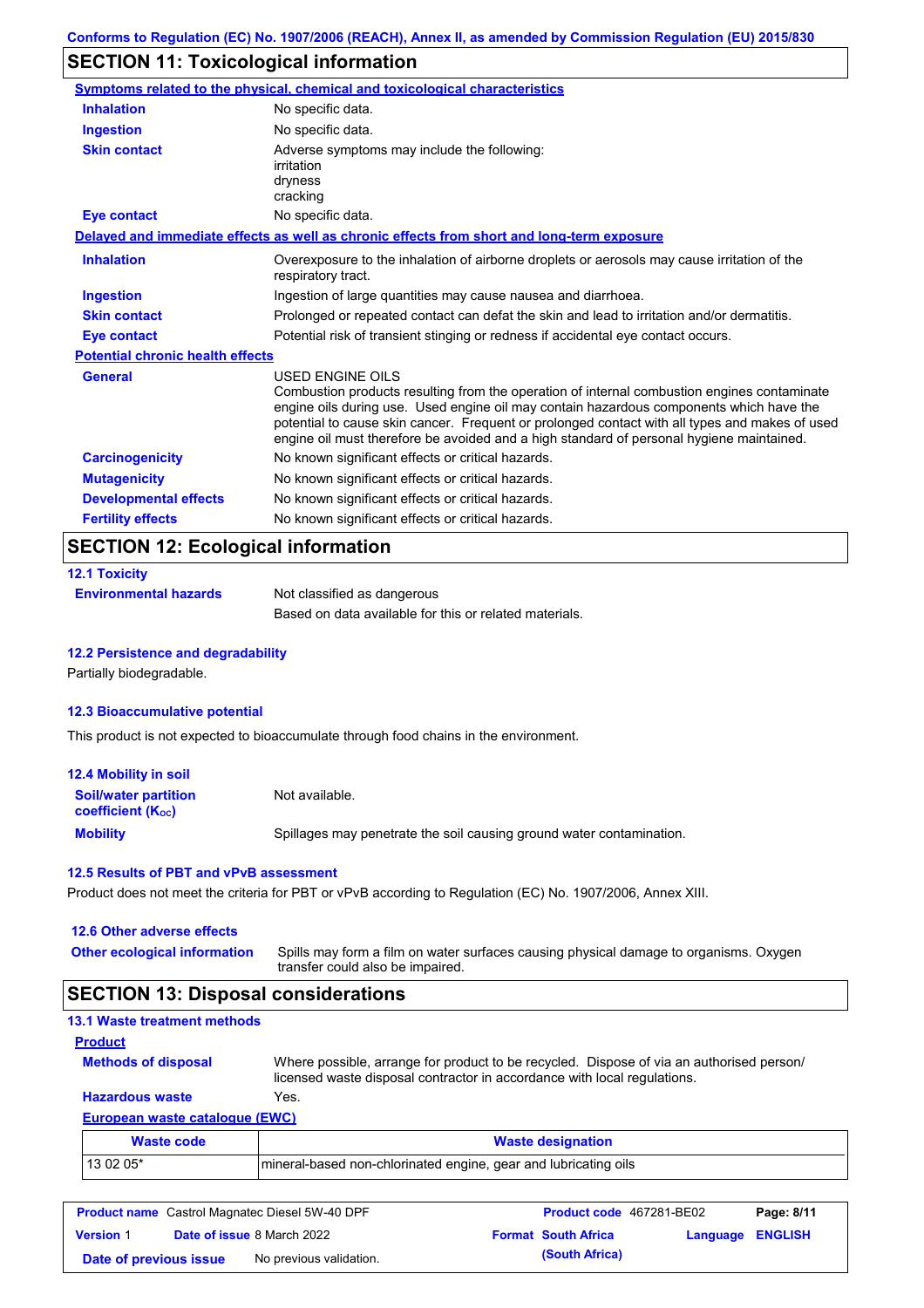## **SECTION 13: Disposal considerations**

However, deviation from the intended use and/or the presence of any potential contaminants may require an alternative waste disposal code to be assigned by the end user.

### **Packaging**

| <b>Methods of disposal</b>               | Where possible, arrange for product to be recycled. Dispose of via an authorised person/<br>licensed waste disposal contractor in accordance with local regulations.                                                                    |
|------------------------------------------|-----------------------------------------------------------------------------------------------------------------------------------------------------------------------------------------------------------------------------------------|
| <b>Special precautions</b>               | This material and its container must be disposed of in a safe way. Empty containers or liners<br>may retain some product residues. Avoid dispersal of spilt material and runoff and contact with<br>soil, waterways, drains and sewers. |
| <b>References</b>                        | Commission 2014/955/EU<br>Directive 2008/98/EC                                                                                                                                                                                          |
| <b>SECTION 14: Transport information</b> |                                                                                                                                                                                                                                         |

#### - - - - - - - - - Not regulated. Not regulated. Not regulated. - - - **ADR/RID IMDG IATA 14.1 UN number 14.2 UN proper shipping name 14.3 Transport hazard class(es) 14.4 Packing group ADN Additional information 14.5 Environmental hazards** No. 1980 | No. 1980 | No. 1980 | No. 1980 | No. 1980 | No. 1980 | No. 1980 | No. 1980 | No. 1980 | No. 1980 | Not regulated. - No. - -

**14.6 Special precautions for user** Not available.

#### **14.7 Transport in bulk according to IMO instruments**

# **SECTION 15: Regulatory information**

Not available.

|                                                                                                                                                          | 15.1 Safety, health and environmental regulations/legislation specific for the substance or mixture                            |                            |          |                |
|----------------------------------------------------------------------------------------------------------------------------------------------------------|--------------------------------------------------------------------------------------------------------------------------------|----------------------------|----------|----------------|
| EU Regulation (EC) No. 1907/2006 (REACH)                                                                                                                 |                                                                                                                                |                            |          |                |
|                                                                                                                                                          | Annex XIV - List of substances subject to authorisation                                                                        |                            |          |                |
| <b>Annex XIV</b>                                                                                                                                         |                                                                                                                                |                            |          |                |
| None of the components are listed.                                                                                                                       |                                                                                                                                |                            |          |                |
| <b>Substances of very high concern</b>                                                                                                                   |                                                                                                                                |                            |          |                |
| None of the components are listed.                                                                                                                       |                                                                                                                                |                            |          |                |
| EU Regulation (EC) No. 1907/2006 (REACH)                                                                                                                 |                                                                                                                                |                            |          |                |
| <b>Annex XVII - Restrictions</b><br>on the manufacture.<br>placing on the market<br>and use of certain<br>dangerous substances,<br>mixtures and articles | Not applicable.                                                                                                                |                            |          |                |
| <b>Other regulations</b>                                                                                                                                 |                                                                                                                                |                            |          |                |
| <b>REACH Status</b>                                                                                                                                      | The company, as identified in Section 1, sells this product in the EU in compliance with the<br>current requirements of REACH. |                            |          |                |
| <b>United States inventory</b><br>(TSCA 8b)                                                                                                              | All components are active or exempted.                                                                                         |                            |          |                |
| <b>Australia inventory (AIIC)</b>                                                                                                                        | All components are listed or exempted.                                                                                         |                            |          |                |
| <b>Canada inventory</b>                                                                                                                                  | All components are listed or exempted.                                                                                         |                            |          |                |
| <b>China inventory (IECSC)</b>                                                                                                                           | At least one component is not listed.                                                                                          |                            |          |                |
| <b>Product name</b> Castrol Magnatec Diesel 5W-40 DPF                                                                                                    |                                                                                                                                | Product code 467281-BE02   |          | Page: 9/11     |
| <b>Version 1</b><br>Date of issue 8 March 2022                                                                                                           |                                                                                                                                | <b>Format South Africa</b> | Language | <b>ENGLISH</b> |
| Date of previous issue                                                                                                                                   | No previous validation.                                                                                                        | (South Africa)             |          |                |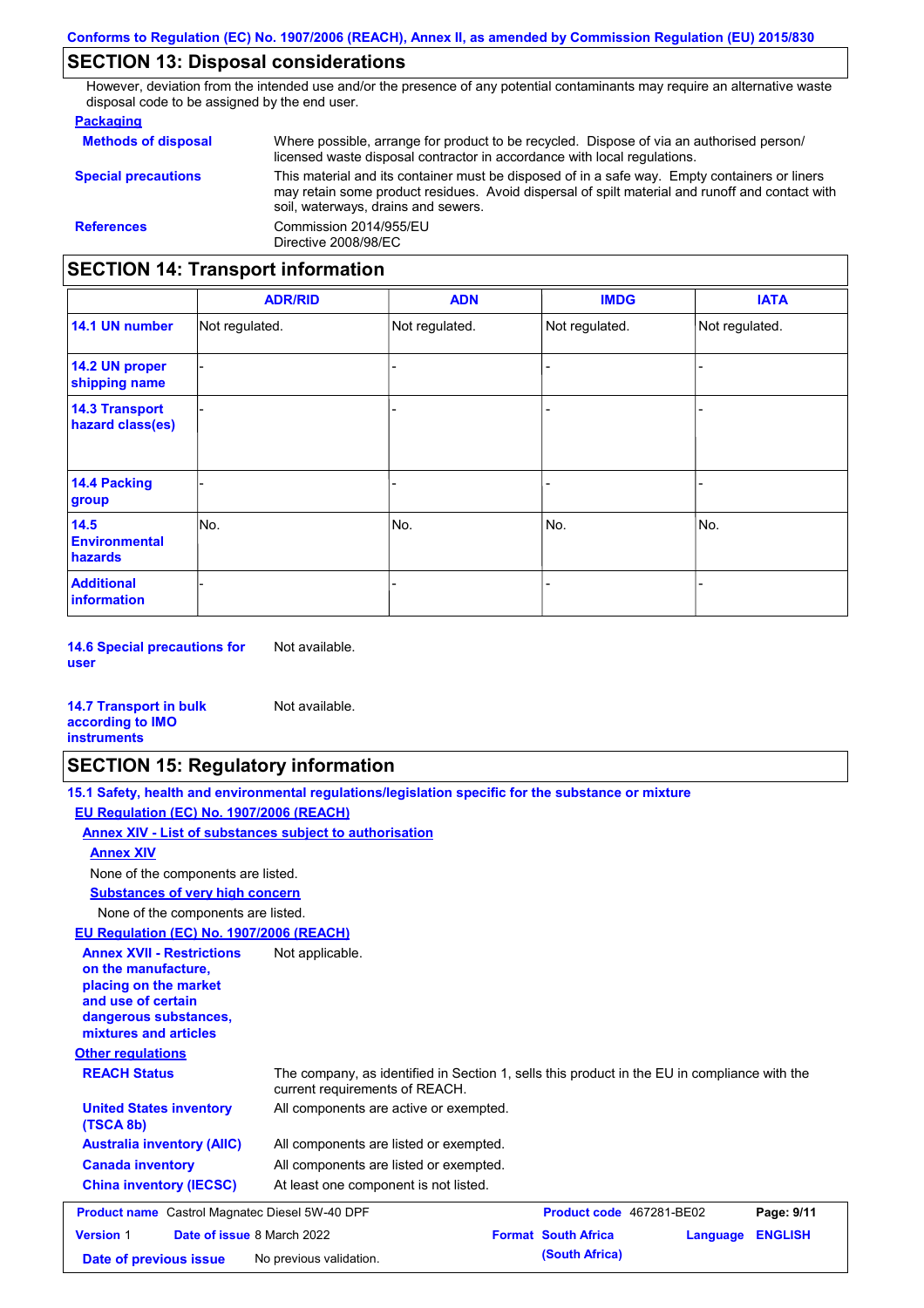# **SECTION 15: Regulatory information**

| <b>Japan inventory (CSCL)</b>                                   | All components are listed or exempted. |
|-----------------------------------------------------------------|----------------------------------------|
| <b>Korea inventory (KECI)</b>                                   | All components are listed or exempted. |
| <b>Philippines inventory</b><br>(PICCS)                         | At least one component is not listed.  |
| <b>Taiwan Chemical</b><br><b>Substances Inventory</b><br>(TCSI) | All components are listed or exempted. |
| Ozone depleting substances (1005/2009/EU)                       |                                        |
| Not listed.                                                     |                                        |
| Prior Informed Consent (PIC) (649/2012/EU)<br>Not listed.       |                                        |
| <b>Persistent Organic Pollutants</b>                            |                                        |
| Not listed.                                                     |                                        |
| <b>EU - Water framework directive - Priority substances</b>     |                                        |
| None of the components are listed.                              |                                        |
| <b>Seveso Directive</b>                                         |                                        |
| This product is not controlled under the Seveso Directive.      |                                        |

| <b>15.2 Chemical safety</b> | A Chemical Safety Assessment has been carried out for one or more of the substances within  |
|-----------------------------|---------------------------------------------------------------------------------------------|
| assessment                  | this mixture. A Chemical Safety Assessment has not been carried out for the mixture itself. |

| <b>SECTION 16: Other information</b><br><b>Abbreviations and acronyms</b> | ADN = European Provisions concerning the International Carriage of Dangerous Goods by<br>Inland Waterway<br>ADR = The European Agreement concerning the International Carriage of Dangerous Goods by<br>Road<br>ATE = Acute Toxicity Estimate<br>BCF = Bioconcentration Factor<br>CAS = Chemical Abstracts Service<br>CLP = Classification, Labelling and Packaging Regulation [Regulation (EC) No. 1272/2008]<br>CSA = Chemical Safety Assessment<br>CSR = Chemical Safety Report<br>DMEL = Derived Minimal Effect Level<br>DNEL = Derived No Effect Level<br>EINECS = European Inventory of Existing Commercial chemical Substances<br>ES = Exposure Scenario<br>EUH statement = CLP-specific Hazard statement<br>EWC = European Waste Catalogue<br>GHS = Globally Harmonized System of Classification and Labelling of Chemicals               |                            |          |                |
|---------------------------------------------------------------------------|---------------------------------------------------------------------------------------------------------------------------------------------------------------------------------------------------------------------------------------------------------------------------------------------------------------------------------------------------------------------------------------------------------------------------------------------------------------------------------------------------------------------------------------------------------------------------------------------------------------------------------------------------------------------------------------------------------------------------------------------------------------------------------------------------------------------------------------------------|----------------------------|----------|----------------|
|                                                                           | IATA = International Air Transport Association<br>IBC = Intermediate Bulk Container<br>IMDG = International Maritime Dangerous Goods<br>LogPow = logarithm of the octanol/water partition coefficient<br>MARPOL = International Convention for the Prevention of Pollution From Ships, 1973 as<br>modified by the Protocol of 1978. ("Marpol" = marine pollution)<br>OECD = Organisation for Economic Co-operation and Development<br>PBT = Persistent, Bioaccumulative and Toxic<br><b>PNEC = Predicted No Effect Concentration</b><br>REACH = Registration, Evaluation, Authorisation and Restriction of Chemicals Regulation                                                                                                                                                                                                                   |                            |          |                |
|                                                                           | [Regulation (EC) No. 1907/2006]<br>RID = The Regulations concerning the International Carriage of Dangerous Goods by Rail<br><b>RRN = REACH Registration Number</b><br>SADT = Self-Accelerating Decomposition Temperature<br>SVHC = Substances of Very High Concern<br>STOT-RE = Specific Target Organ Toxicity - Repeated Exposure<br>STOT-SE = Specific Target Organ Toxicity - Single Exposure<br>TWA = Time weighted average<br>$UN = United Nations$<br>UVCB = Complex hydrocarbon substance<br>VOC = Volatile Organic Compound<br>vPvB = Very Persistent and Very Bioaccumulative<br>Varies = may contain one or more of the following 64741-88-4 / RRN 01-2119488706-23,<br>64741-89-5 / RRN 01-2119487067-30, 64741-95-3 / RRN 01-2119487081-40, 64741-96-4/ RRN<br>01-2119483621-38, 64742-01-4 / RRN 01-2119488707-21, 64742-44-5 / RRN |                            |          |                |
| <b>Product name</b> Castrol Magnatec Diesel 5W-40 DPF                     |                                                                                                                                                                                                                                                                                                                                                                                                                                                                                                                                                                                                                                                                                                                                                                                                                                                   | Product code 467281-BE02   |          | Page: 10/11    |
| <b>Version 1</b><br>Date of issue 8 March 2022                            |                                                                                                                                                                                                                                                                                                                                                                                                                                                                                                                                                                                                                                                                                                                                                                                                                                                   | <b>Format South Africa</b> | Language | <b>ENGLISH</b> |
| Date of previous issue                                                    | No previous validation.                                                                                                                                                                                                                                                                                                                                                                                                                                                                                                                                                                                                                                                                                                                                                                                                                           | (South Africa)             |          |                |